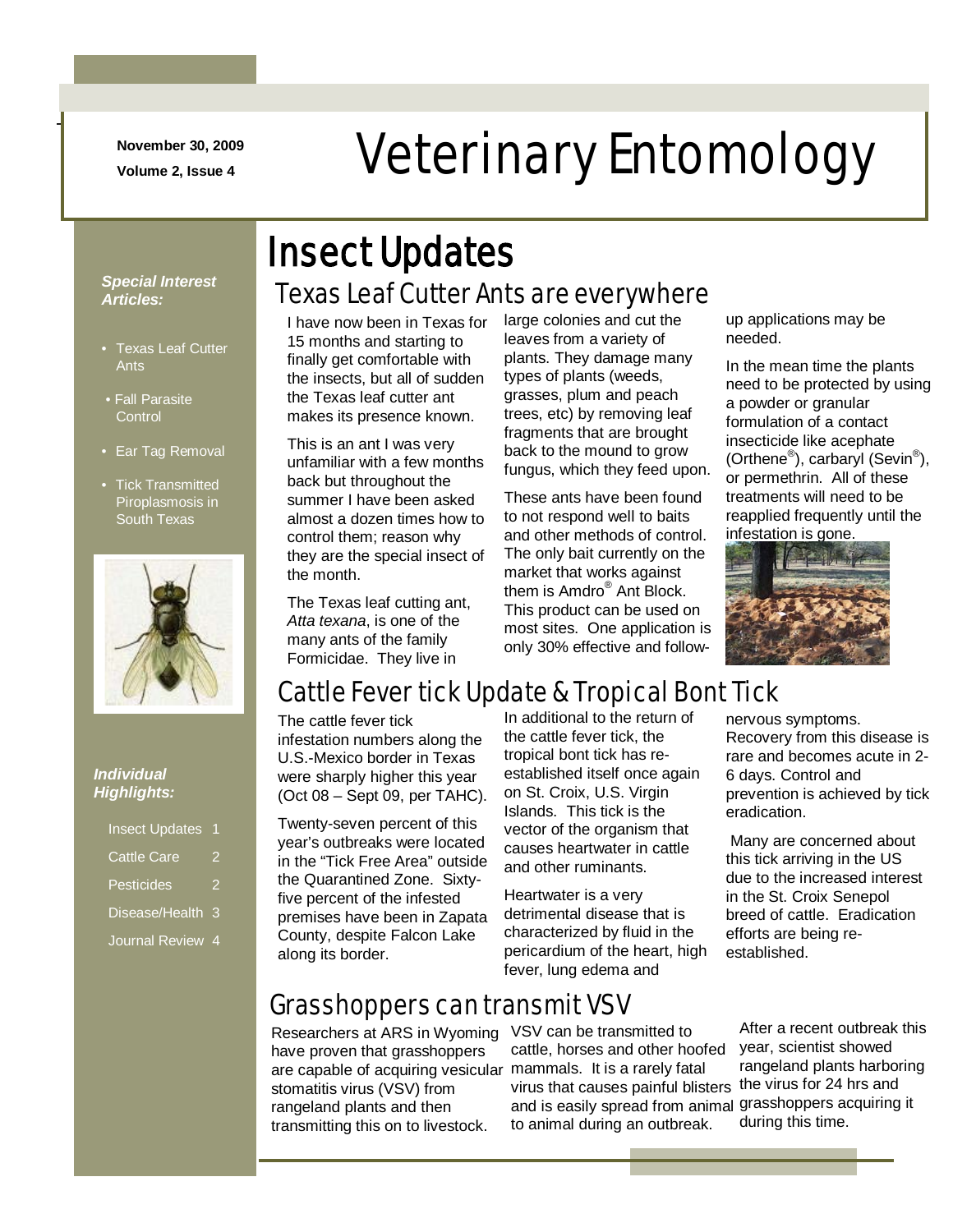# Veterinary Entomology **Page 2 of 6**



*"Choose a product that controls the parasite you have and is a trusted manufacturer with 100% satisfaction."*

#### **EAR TAG REMOVAL**

Ear tags are designed to emit large amounts of insecticide when first applied. As the season progress, less insecticide is emitted until the tag is empty.

Horn flies that remain late in the season are exposed to the low levels of insecticide that are not adequate to kill them. These horn flies can develop enzyme systems that breakdown the insecticide, pyrethroids in particular. These flies do not die but go on to develop new generations that have the ability to breakdown the insecticide; then next year the population has the same breakdown ability and 6 to 8 weeks into the season there is a resistant population.

Low level of exposure can be reduced by removing last season's tags during fall processing, after the fly season is winding down or over, eliminating one of the resistance development concerns.

# Fall Parasite Control Cattle Care

Fall is an appropriate time to treat cattle for parasites. After many summer months out in the pastures where parasites have built up, fall cattle work becomes ideally timed in preparation for winter.

Controlling internal and external parasites in the fall sets calves up for more efficient weight gain and

better overall health as they transition to the feeder or heifer development stage.

Left unchecked, parasite infections will cause reduced weight gains, inefficient feed conversion and increased incidence of disease – all which quickly chip away at profits; thus, making it a bad idea to skimp on parasite control when margins are tight.

Controlling parasites also gives cows a much-needed boost as forage quality declines in the fall and they are struggling nutritionally. Parasite loads make it difficult for cattle to make the most benefit out of the feed, they decrease appetite and have a negative effect on nutrient utilization and hamper immune response.

# Deworming in the Fall Pays Dividends

In the South, fall is the optimum time for parasite development followed by the cooler winter grazing period and the inhibition occurs during the longer, very warm and dry summer.

Using a dewormer at that optimum time of development ensures more return on investment.

Frost has been found to be ineffective at killing larvae in pastures like once thought, therefore transmission can occur in the winter and action is needed.

Fall deworming is for internal parasites *Ostertagia, Haemonchus,*  and *Cooperia*. Lice are the external parasites that should be targeted. As well as flukes if they occur in your area – treat between Sept & Nov with a flukicide.

# EPA Launches New Web Page for Consumers Pesticides Update/Outlook

Environmental Protection Agency (EPA) has launched a new Web page containing product information on certain skin-applied insect repellents. EPA's goal is to provide the public with information on registered insect repellents and their effectiveness claims in a clear, consistent, and userfriendly format.

"EPA's release of information on the effectiveness of insect repellents will help American consumers select the right

product for their needs and protect themselves and their children from potentially devastating diseases spread by mosquitoes and ticks, such as West Nile virus and Lyme disease," said Steve Owens, assistant administrator for EPA's Office of Prevention, Pesticides and Toxic Substances.

The new Web page contains two tables

listing insect repellent products that are registered by the agency: those that control mosquitoes and ticks, and those that only control mosquitoes. The Web page also contains information on vector-borne diseases such as West Nile virus and Lyme disease, and the importance of personal protection measures.

http://www.epa.gov/pesticides /health/mosquitoes/insectrp.ht m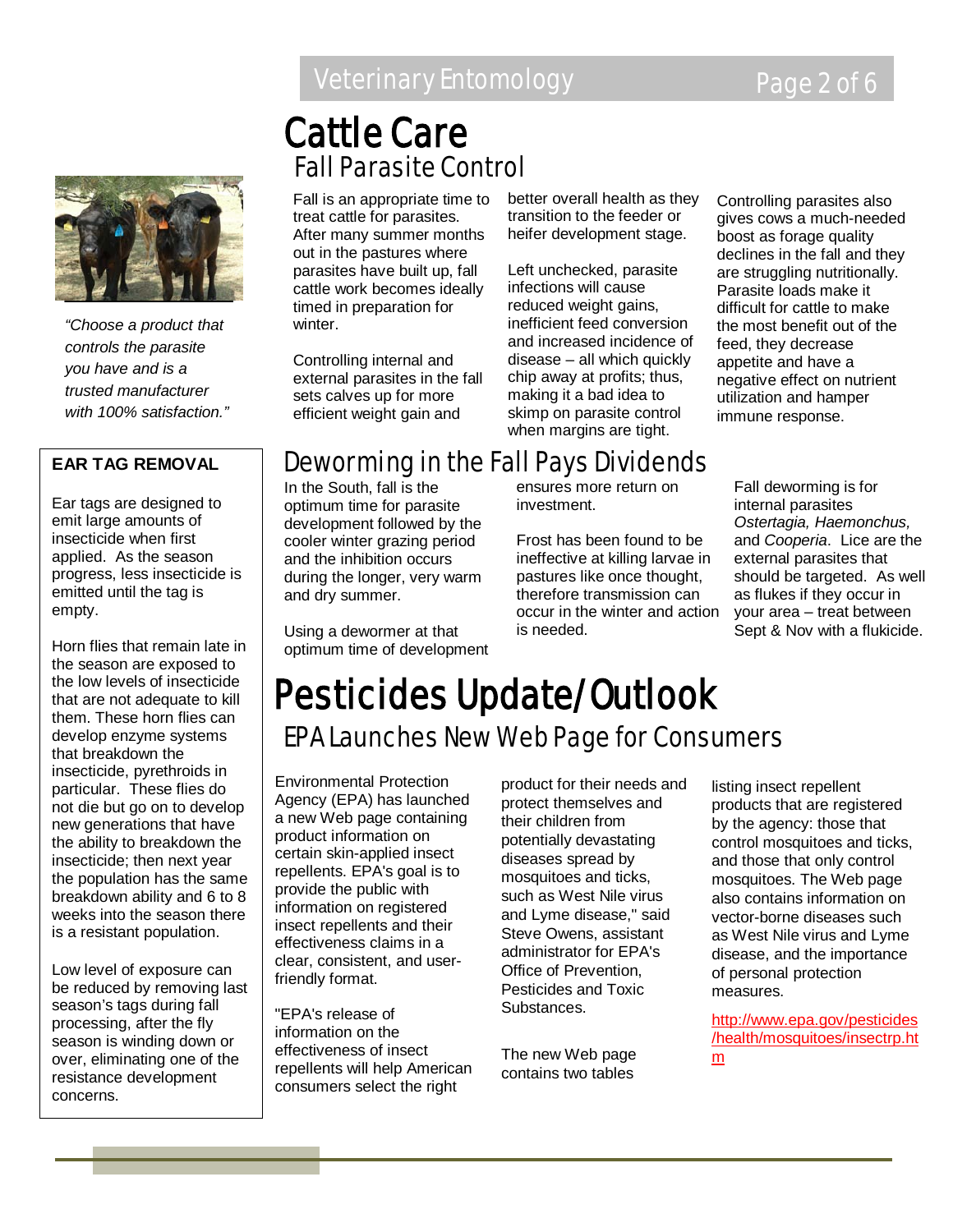# Carbaryl Request to Voluntarily Cancel Pesticide in Pet Collars

In accordance with section 6(f)(1) of the Federal Insecticide, Fungicide, and Rodenticide Act (FIFRA), as amended, EPA is issuing a notice of receipt of a request by the registrant to voluntarily cancel their registrations to terminate uses of

pet collar products containing the pesticide carbaryl.

The request would terminate carbaryl use in or on pet collars for domestic pets, and would terminate the last carbaryl pet products

registered for use in the United States.

http://www.epa.gov/fedrgstr/EPA-PEST/2009/October/Day-21/p24897.htm

# New Pesticide Labeling to Control Spray Drift and Protect Human Health

EPA has rolled out proposed guidance for new pesticide labeling to reduce off-target spray and dust drift. The new instructions, when implemented, will improve the clarity and consistency of pesticide labels and help prevent harm from spray drift. The agency is also requesting comment on a petition to evaluate children's exposure to pesticide drift.

In addition to the draft notice on pesticide-drift labeling, EPA is also seeking comment on a draft pesticide drift labeling interpretation document that provides guidance to state and tribal enforcement officials.

In a second Federal Register notice, EPA is also requesting comment on a petition filed recently by environmental and farm worker organizations.

The petitioners ask EPA to evaluate children's exposure to pesticide drift and to adopt, on an interim basis, requirements for "nospray" buffer zones near homes, schools, day-care centers, and parks.

EPA will evaluate this new petition and take whatever action may be appropriate after the evaluation is complete.

[http://www.regulations.gov](http://www.regulations.gov/)

# **Human & Animal Disease & Health**<br>Tick Transmitted Piroplasmosis in South Texas

The tick-borne disease equine piroplasmosis was confirmed on a ranch in South Texas in Oct.

Equine piroplasmosis affects horses, donkeys, mules or zebras and causes clinical signs common to many diseases, including poor appetite and weigh loss. Death can occur. Some infected equine exhibit few or no signs of disease. Survivors of the acute phase continue to carry the parasite, *Theileria equi*.

Equine piroplasmosis is not considered endemic in the U.S. but cases are detected on occasion. In June it was found in Missouri and Kansas, and

in 2008 it was detected in Florida.

As many as 15 tick species are capable of transmitting the blood parasite that causes equine piroplasmosis, as of Nov 2, a tick had not been confirmed as the carrier.

There is no vaccine and treatment is generally not effective against this infection. The best way to avoid spread is to eliminate contact with ticks and prevent blood transfer from one equine animal to another.

As of Nov 4, Canada and an number of U.S. states had imposed movement restrictions or additional entry requirements on

horses from Texas.

"Before moving horses from Texas, we urge you and your veterinarian to check with animal health officials for any state of destination, to ensure the animals have met all entry requirements," said Dr. Bob Hillman, Texas' state veterinarian and head of the Texas Animal Health Commission (TAHC). "Regulatory requirements can be fluid as disease situations evolve, so it is essential to call each state each time you haul."

For more information check [http://www.tahc.state.tx.us](http://www.tahc.state.tx.us/)

#### **DISULFOTON & METHAMIDOPHOS**

Disulfoton and methamidophos have both been voluntarily canceled.

EPA cancels last pesticides labeled with disulfoton and methamidophos registered for use in the US effective 12/31/09.

Remaining product can be used up by 12/31/10.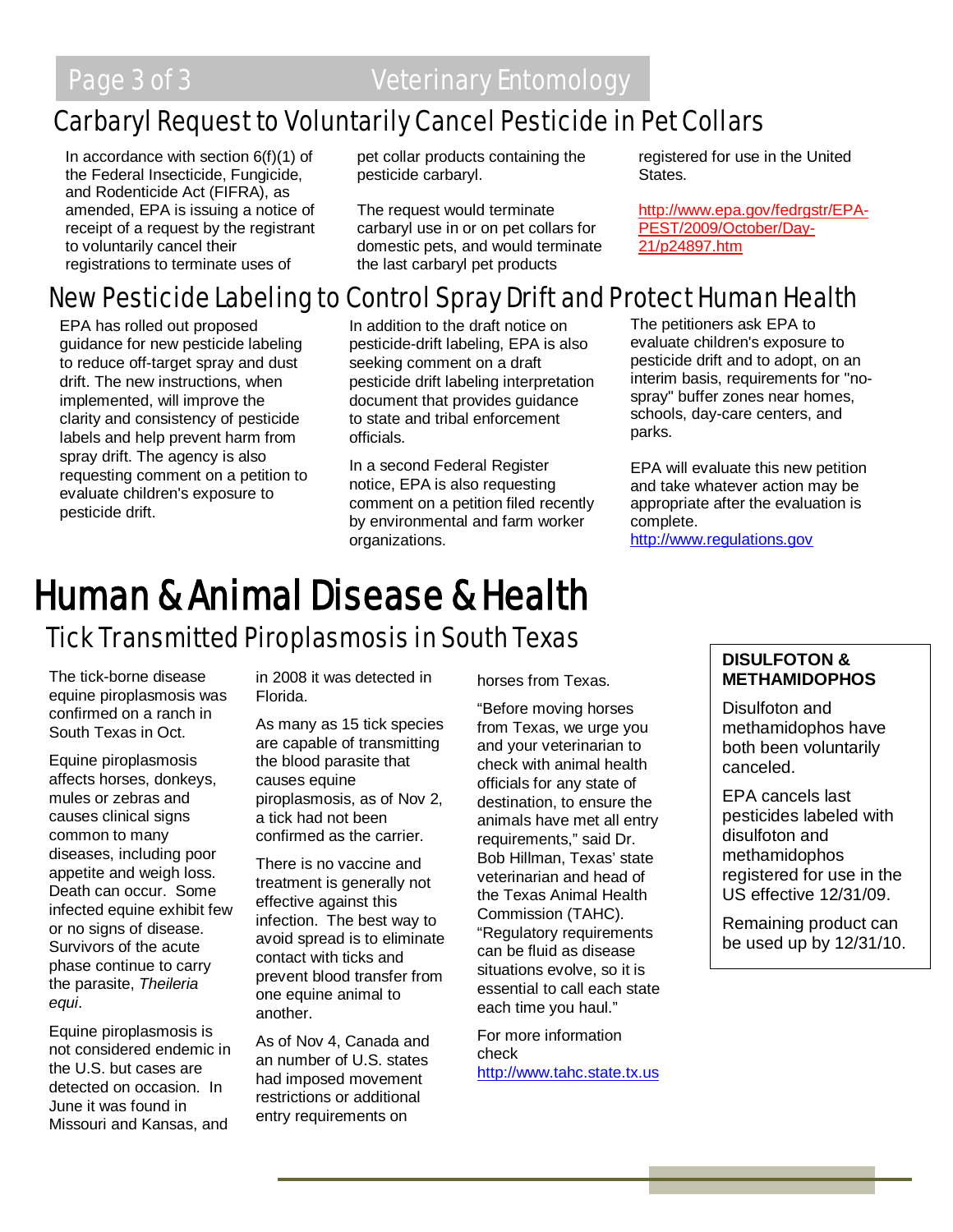

*"More than 500 animals died from anthrax in ND in 2005 outbreak."*

#### Brown Dog Tick Resistance

Just in time for my newsletter the UF does a youtube post on the brown dog tick. A little bit of information on how come they are hard to control from one of my old professors.

[http://www.youtube.com/](http://www.youtube.com/watch?v=DnT7PZI3Ncs) [watch?v=DnT7PZI3Ncs](http://www.youtube.com/watch?v=DnT7PZI3Ncs)

# First Cattle Anthrax Case Reported in North Dakota

Cattle in southwestern North Dakota have tested positive for anthrax, the first case in the state this year. This is the first case in this region of ND in several years.

Anthrax usually appears in very wet or very dry conditions, when dormant bacteria spores in the soil are disturbed. Animals that might consume the spores will become

exposed to the disease.

Ranchers finding dead livestock are instructed to consult their veterinarians before disposing of the carcass.

# Predicting Changes for Parasite- and Vector-Induced Animal Diseases

Eric Hoberg, ARS zoologist says that climate change could have a major influence on animal health. Climate change can alter an animal's relationship with parasites and vectors.

These changes influence where parasites and vectors thrive, making certain geographical regions more or less amenable to them. Climate change can also alter when and for how long parasites and vectors post a threat to agricultural animals. Climate can determine how pathogens are distributed, transmitted and evolve, and can influence the factors

associated with emerging disease and how animals respond to those diseases.

"Climate change alters the boundaries between different species and between natural and managed lands," Hoberg says. "When these boundaries break down, it becomes possible for pathogens to switch between hosts."

Climate change may also influence insects that spread diseases; two diseases are currently being investigated, bluetongue and Rift Valley fever (RVF).

"In recent years we've seen

an incursion of bluetongue virus in Europe, but whether that's affected by climate change or not hasn't yet been determined," says ABADRL microbiologist Bill Wilson.

Regular surveillance will provide up-to-date information about changes in pathogen populations. Laboratory and field research will help illuminate how climate changes influence pathofgen characteristics, and models will help researchers and producers predict and plan for pathogen threats.

# Journal Reviews

# Pathogenicity of biological control agents for livestock ectoparasites: a simulation analysis. Rose and Wall. Med Vet Entomol. 23:379-386.

Current practices of using neurotoxic chemicals to control ectoparasites as lead to increased research in alternative approaches of control, including the use of biological pathogens.

Many times biological pathogens are found but practical issues such as the ability of the pathogen to penetrate to the skin through hair or wool, tolerance of high skin surface temperatures and high residual activity may be a factor. Even the most virulent pathogens are not necessarily the most appropriate for commercial application.

The authors decided to use a simulation model in order to highlight a range of key features which characterize suitable pathogens for such applications.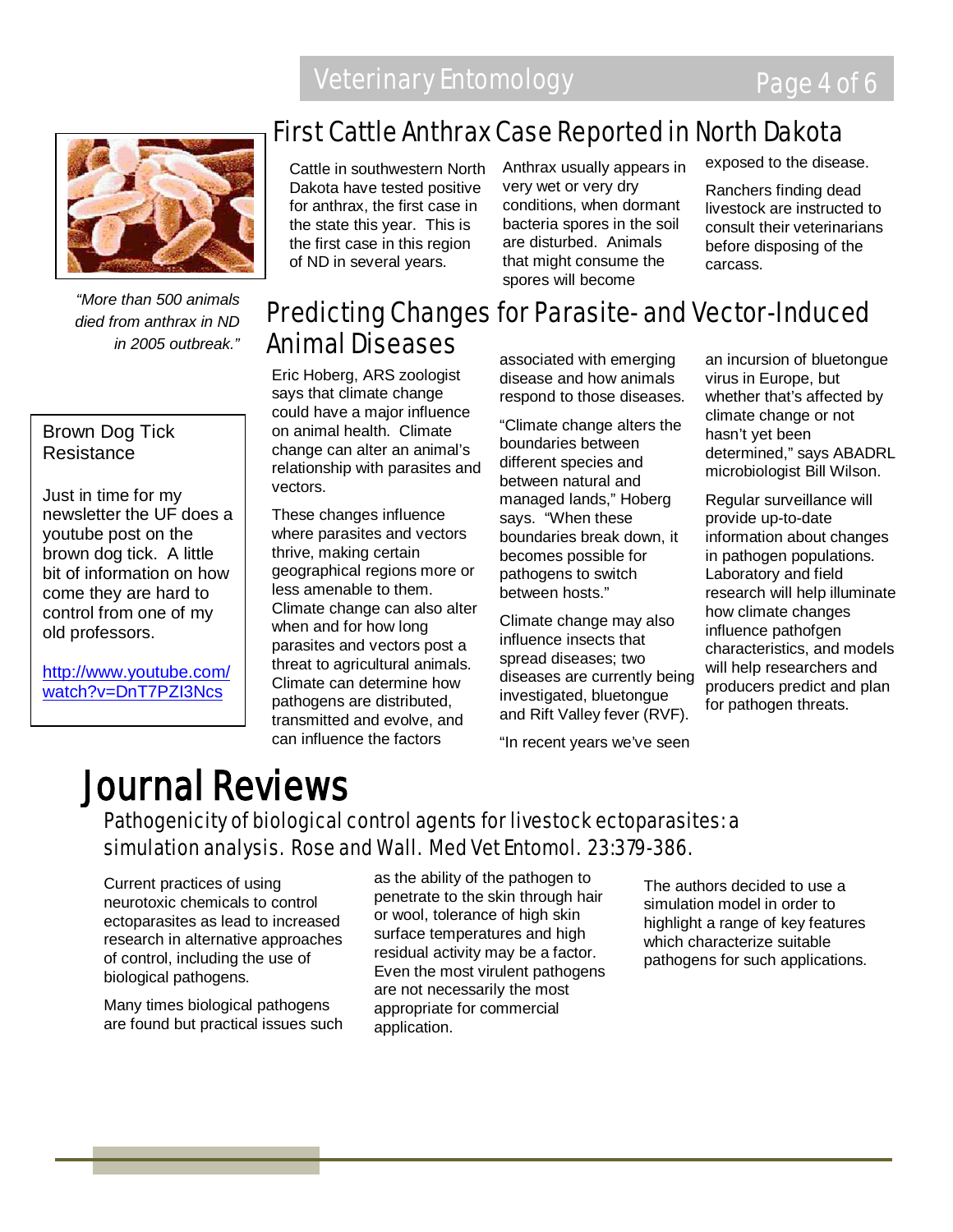## Olfactory response of *Haematobia irritans* (Diptera: Muscidae) to cattle-derived volatile compounds. Oyarzun et al. J Med Entomol. 46: 1320-1326.

This study conducted in Chile, set out to replicate work conducted in the US and Europe on the varying attraction of cattle to horn flies. The researchers observed some cattle being more attractive to horn flies than others.

Gas chromatography and GC-mass spectrometric analysis were conducted on cattle samples to determine the semiochemicals that attract horn flies.

Several semiochemicals were identified and tested individually on the horn flies;

# Characterization of stable fly (Diptera: Muscidae) larval development habitat at round hay bale feeding sites. Talley et al. J Med Entomol. 46: 1310-1319

better understand larval development habitats at round hay bale feeding sites on cattle pastures.

Two distinct periods were identified (high stable fly prevalence HSF and low stable fly prevalence LSF). The first period was from May –June in

The study was conducted in order to Kansas and the second was from July-August.

> Data showed that the only significant differences between the two periods that would impact larval development was substrate temperature and fecal coliform bacteria (*E. coli* & *K. oxytoca*).

some were more attractive to horn flies than others.

This demonstration of behavioral activity with the identified compounds represents a first step for research into the application of semiochemicals in monitoring and control of cattle flies in Chile.

Both temperature and coliform bacteria were higher during HSF than LSF. These results strongly indicate that the fecal microbial community plays an important role in stable fly larval development in hay feeding sites and that it is the main factor behind stable fly developmental seasonality on pastures.

# Efficacy and safety of catnip (Nepeta cataria) as a novel filth fly repellent. Zhu et al. Med Vet Entomol. 23:209-216

Recent reports have shown catnip to be an effective repellent against several *Aedes* and *Culex* mosquitoes, researchers wanted to test the effect on filth flies.

The authors of this article tested catnip in the laboratory and received a repellency rate of 96% for stable flies and 79% for house flies. This finding suggests that the application of catnip repellent could be used as part of a filth

fly management.

Further tests have also shown catnip to cause no irritation and can be considered as a relatively safe repellent, which may cause minor skin irritation.

#### Vapor toxicity of three prototype volatile insecticidal compounds to house fly (Diptera: Muscidae). Chaskopoulou et al. J Med Entomol. 46: 1400-1406

The authors tested new prototypes of volatiles for possible house fly control. All the tested products were found to be toxic to house flies but at varying rates.

They were all compared to the fumigant insecticide dichlorvos and found to work just as well but less toxic of a chemical.

Even though the prototype compounds did not exhibit toxicity as high as that of dichlorvos, their toxicities to dipterans, along with their reduced mammalian toxicities relative to dichlorvos, make them potential replacement candidates.

## Mechanical transmission of vesicular stomatitis New Jersey virus by Simulium vittatum (Diptera: Simuliidae) to domestic swine (Sus scrofa). Smith et al. J Med Entomol. 46: 1537-1540

Biting flies have long been suggested The authors successfully infected a as mechanical vectors of vesicular stomatits New Jersey Virus in livestock but without proof, until now.

naïve pig with vesicular stomatitis by using a black fly. The fly was allowed to feed on a vesicular lesion and then fed on the naïve pig.

Transmission resulted in clinical disease in the naïve host. This is the first demonstration of mechanical transmission of VSNJV to livestock by insects.

## Genotyping mutations in *BmAChE3*: A survey of organophosphate-resistant and –susceptible strains of Rhipicephalus (Boophilus) microplus. Temeyer et al. J Med Entomol. 46: 1355-1360.

The authors were able to identify mutations in cattle fever ticks that might be the cause of their OP resistance.

A previous paper examined one of the mutations in depth and this paper looked at the remaining five mutations.

Although the mutations were present in resistant ticks none of the mutations alone are responsible for generation of phenotypic resistance to OP acaricide.